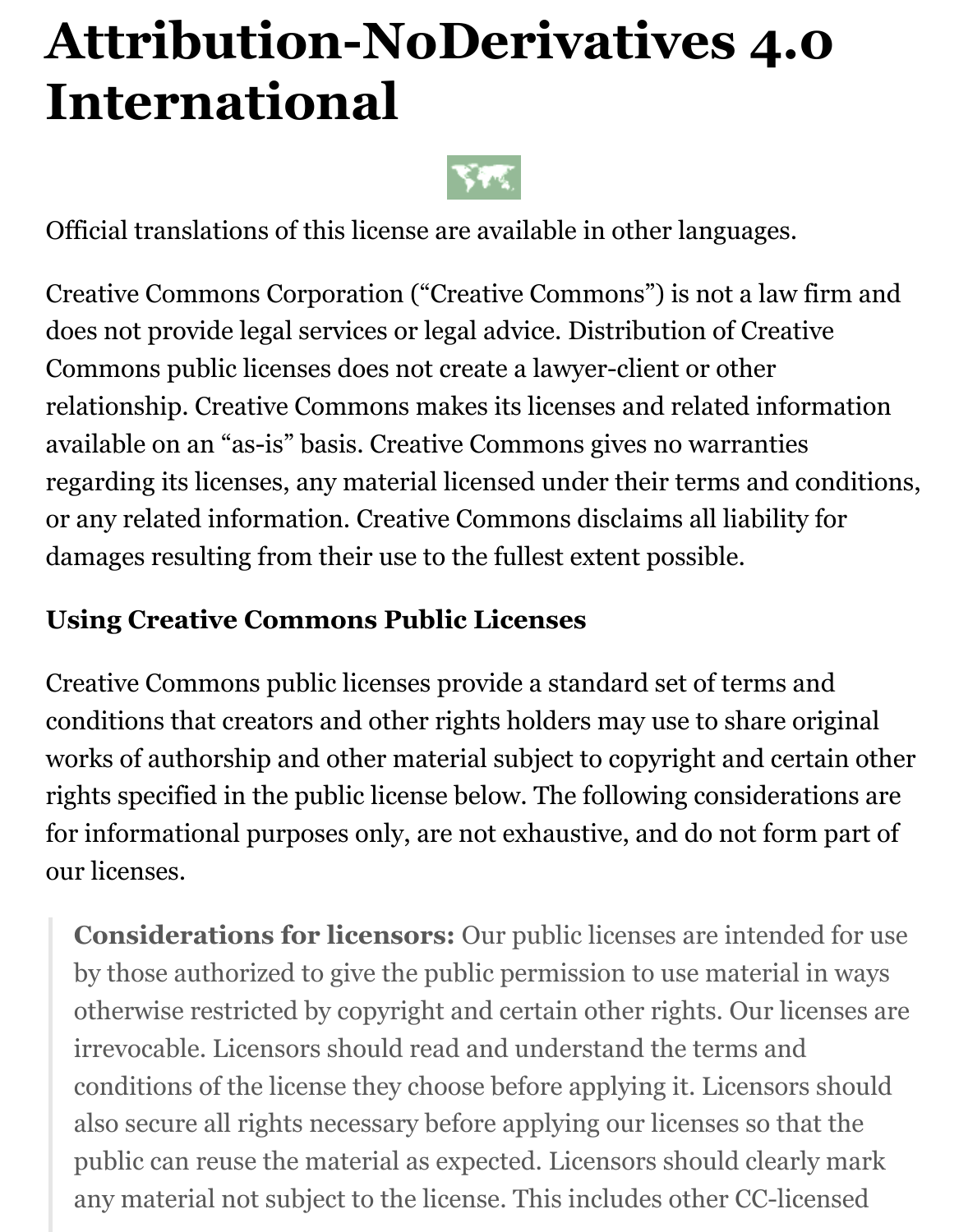material, or material used under an exception or limitation to copyright. [More considerations for licensors.](https://wiki.creativecommons.org/Considerations_for_licensors_and_licensees#Considerations_for_licensors)

**Considerations for the public:** By using one of our public licenses, a licensor grants the public permission to use the licensed material under specified terms and conditions. If the licensor's permission is not necessary for any reason–for example, because of any applicable exception or limitation to copyright–then that use is not regulated by the license. Our licenses grant only permissions under copyright and certain other rights that a licensor has authority to grant. Use of the licensed material may still be restricted for other reasons, including because others have copyright or other rights in the material. A licensor may make special requests, such as asking that all changes be marked or described. Although not required by our licenses, you are encouraged to respect those requests where reasonable. [More considerations for the public.](https://wiki.creativecommons.org/Considerations_for_licensors_and_licensees#Considerations_for_licensees)

## **Creative Commons Attribution-NoDerivatives 4.0 International Public License**

By exercising the Licensed Rights (defined below), You accept and agree to be bound by the terms and conditions of this Creative Commons Attribution-NoDerivatives 4.0 International Public License ("Public License"). To the extent this Public License may be interpreted as a contract, You are granted the Licensed Rights in consideration of Your acceptance of these terms and conditions, and the Licensor grants You such rights in consideration of benefits the Licensor receives from making the Licensed Material available under these terms and conditions.

### **Section 1 – Definitions.**

a. **Adapted Material** means material subject to Copyright and Similar Rights that is derived from or based upon the Licensed Material and in which the Licensed Material is translated, altered, arranged, transformed, or otherwise modified in a manner requiring permission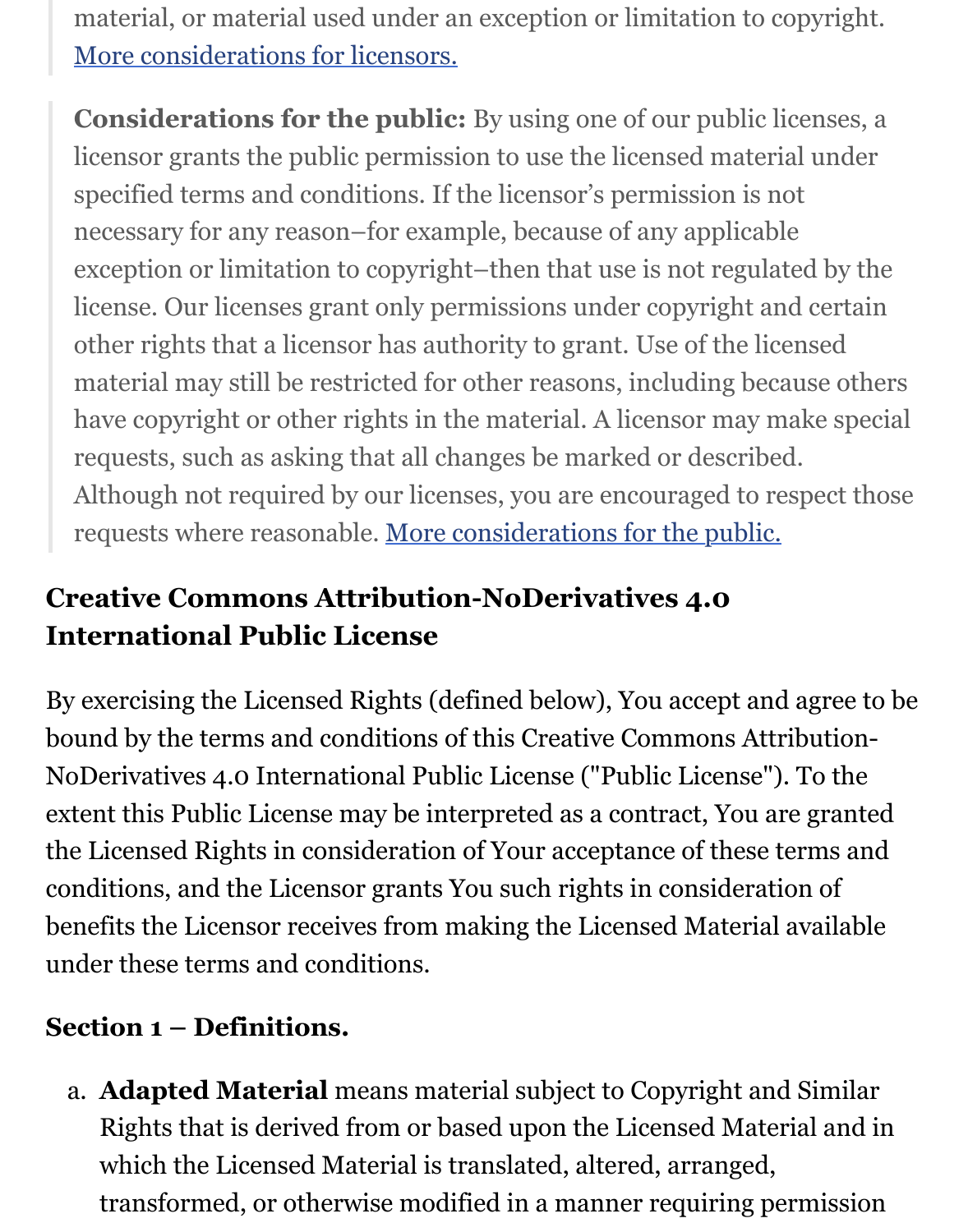under the Copyright and Similar Rights held by the Licensor. For purposes of this Public License, where the Licensed Material is a musical work, performance, or sound recording, Adapted Material is always produced where the Licensed Material is synched in timed relation with a moving image.

- b. **Copyright and Similar Rights** means copyright and/or similar rights closely related to copyright including, without limitation, performance, broadcast, sound recording, and Sui Generis Database Rights, without regard to how the rights are labeled or categorized. For purposes of this Public License, the rights specified in Section 2(b)(1)-(2) are not Copyright and Similar Rights.
- c. **Effective Technological Measures** means those measures that, in the absence of proper authority, may not be circumvented under laws fulfilling obligations under Article 11 of the WIPO Copyright Treaty adopted on December 20, 1996, and/or similar international agreements.
- d. **Exceptions and Limitations** means fair use, fair dealing, and/or any other exception or limitation to Copyright and Similar Rights that applies to Your use of the Licensed Material.
- e. **Licensed Material** means the artistic or literary work, database, or other material to which the Licensor applied this Public License.
- f. **Licensed Rights** means the rights granted to You subject to the terms and conditions of this Public License, which are limited to all Copyright and Similar Rights that apply to Your use of the Licensed Material and that the Licensor has authority to license.
- g. **Licensor** means the individual(s) or entity(ies) granting rights under this Public License.
- h. **Share** means to provide material to the public by any means or process that requires permission under the Licensed Rights, such as reproduction, public display, public performance, distribution, dissemination, communication, or importation, and to make material available to the public including in ways that members of the public may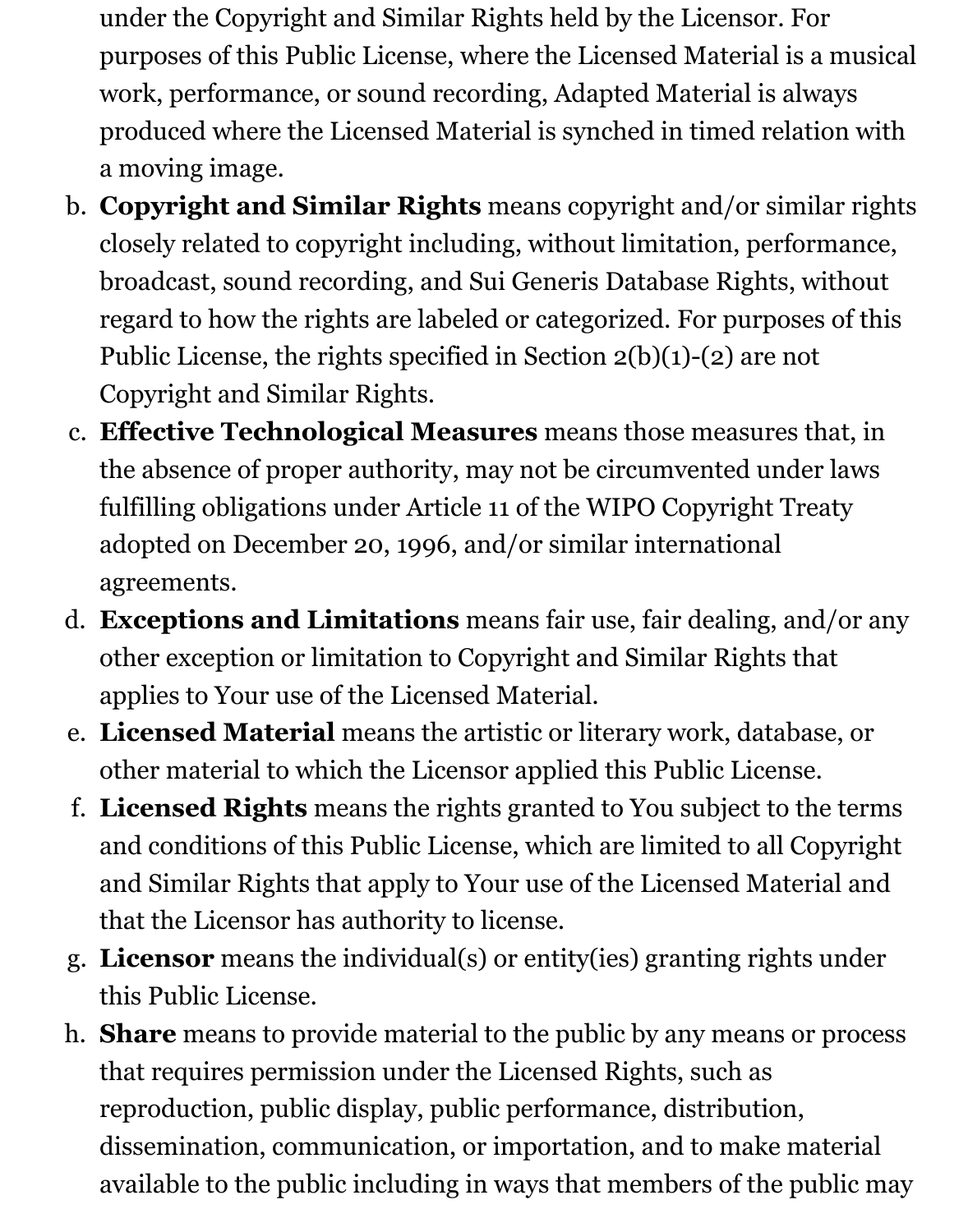access the material from a place and at a time individually chosen by them.

- i. **Sui Generis Database Rights** means rights other than copyright resulting from Directive 96/9/EC of the European Parliament and of the Council of 11 March 1996 on the legal protection of databases, as amended and/or succeeded, as well as other essentially equivalent rights anywhere in the world.
- j. **You** means the individual or entity exercising the Licensed Rights under this Public License. **Your** has a corresponding meaning.

### **Section 2 – Scope.**

#### a. **License grant**.

- 1. Subject to the terms and conditions of this Public License, the Licensor hereby grants You a worldwide, royalty-free, nonsublicensable, non-exclusive, irrevocable license to exercise the Licensed Rights in the Licensed Material to:
	- A. reproduce and Share the Licensed Material, in whole or in part; and
	- B. produce and reproduce, but not Share, Adapted Material.
- 2. Exceptions and Limitations. For the avoidance of doubt, where Exceptions and Limitations apply to Your use, this Public License does not apply, and You do not need to comply with its terms and conditions.
- 3. Term. The term of this Public License is specified in Section 6(a).
- 4. Media and formats; technical modifications allowed. The Licensor authorizes You to exercise the Licensed Rights in all media and formats whether now known or hereafter created, and to make technical modifications necessary to do so. The Licensor waives and/or agrees not to assert any right or authority to forbid You from making technical modifications necessary to exercise the Licensed Rights, including technical modifications necessary to circumvent Effective Technological Measures. For purposes of this Public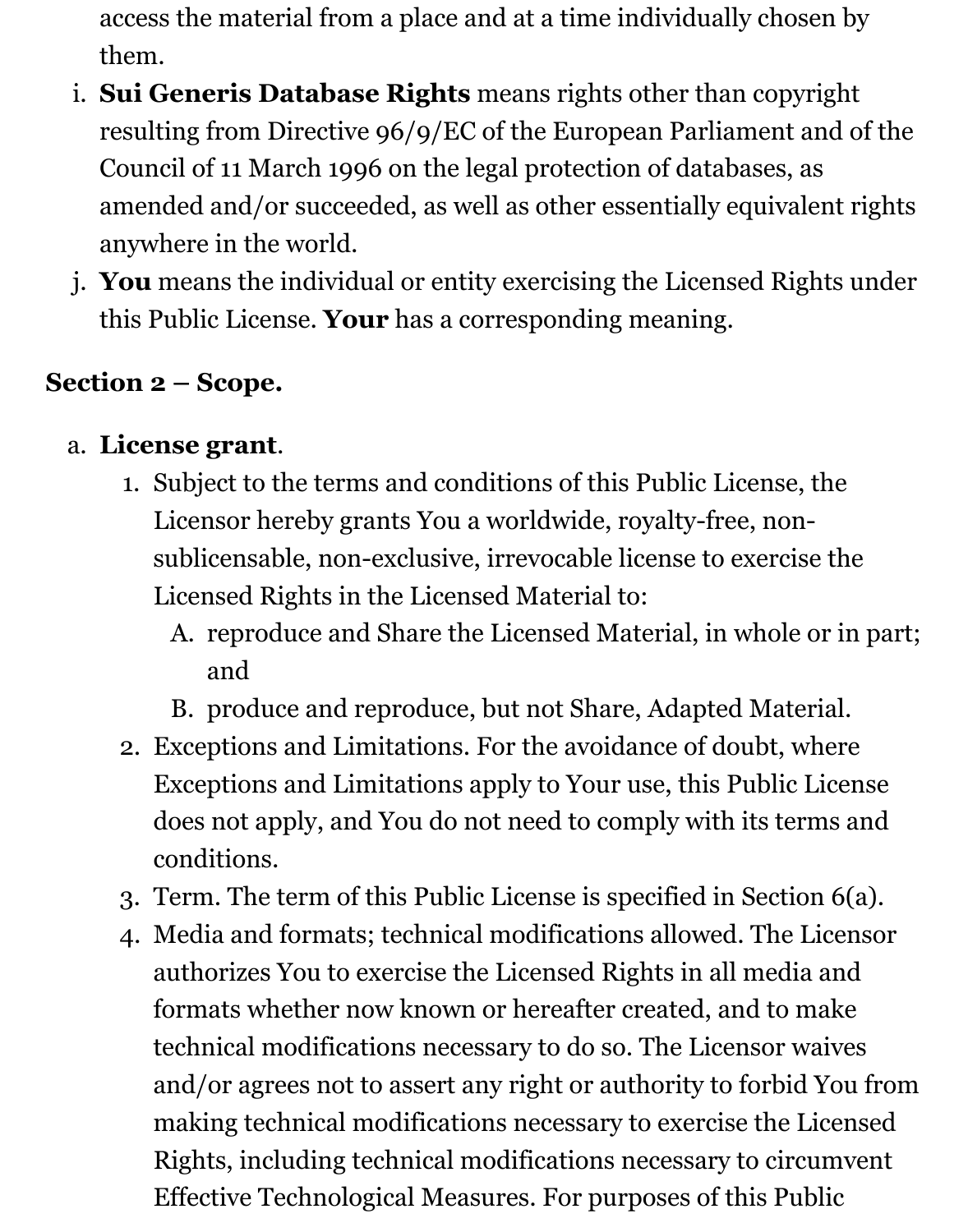License, simply making modifications authorized by this Section 2(a)(4) never produces Adapted Material.

- 5. Downstream recipients.
	- A. Offer from the Licensor Licensed Material. Every recipient of the Licensed Material automatically receives an offer from the Licensor to exercise the Licensed Rights under the terms and conditions of this Public License.
	- B. No downstream restrictions. You may not offer or impose any additional or different terms or conditions on, or apply any Effective Technological Measures to, the Licensed Material if doing so restricts exercise of the Licensed Rights by any recipient of the Licensed Material.
- 6. No endorsement. Nothing in this Public License constitutes or may be construed as permission to assert or imply that You are, or that Your use of the Licensed Material is, connected with, or sponsored, endorsed, or granted official status by, the Licensor or others designated to receive attribution as provided in Section 3(a)(1)(A) (i).

# b. **Other rights**.

- 1. Moral rights, such as the right of integrity, are not licensed under this Public License, nor are publicity, privacy, and/or other similar personality rights; however, to the extent possible, the Licensor waives and/or agrees not to assert any such rights held by the Licensor to the limited extent necessary to allow You to exercise the Licensed Rights, but not otherwise.
- 2. Patent and trademark rights are not licensed under this Public License.
- 3. To the extent possible, the Licensor waives any right to collect royalties from You for the exercise of the Licensed Rights, whether directly or through a collecting society under any voluntary or waivable statutory or compulsory licensing scheme. In all other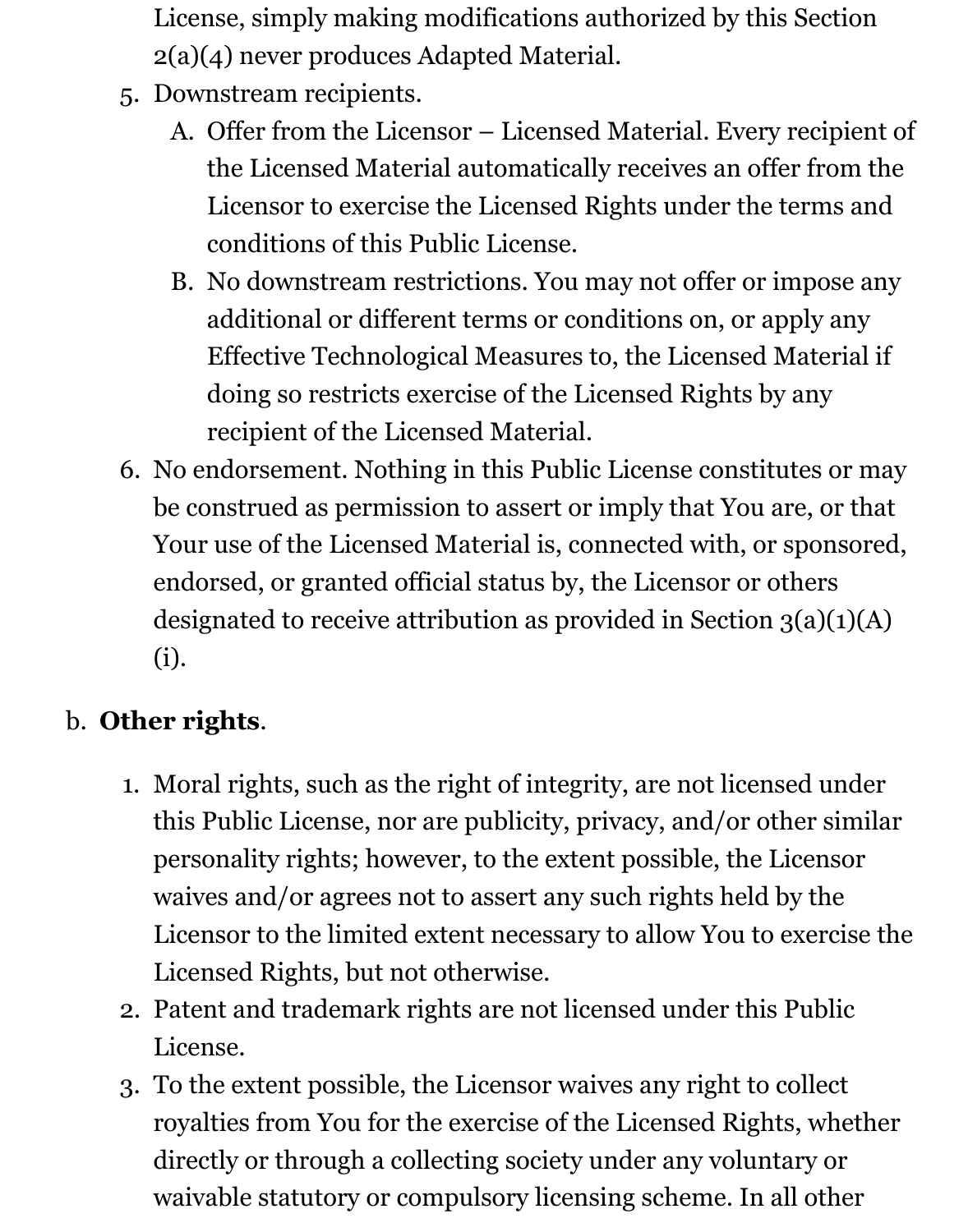cases the Licensor expressly reserves any right to collect such royalties.

### **Section 3 – License Conditions.**

Your exercise of the Licensed Rights is expressly made subject to the following conditions.

#### a. **Attribution**.

- 1. If You Share the Licensed Material, You must:
	- A. retain the following if it is supplied by the Licensor with the Licensed Material:
		- i. identification of the creator(s) of the Licensed Material and any others designated to receive attribution, in any reasonable manner requested by the Licensor (including by pseudonym if designated);
		- ii. a copyright notice;
		- iii. a notice that refers to this Public License;
		- iv. a notice that refers to the disclaimer of warranties;
		- v. a URI or hyperlink to the Licensed Material to the extent reasonably practicable;
	- B. indicate if You modified the Licensed Material and retain an indication of any previous modifications; and
	- C. indicate the Licensed Material is licensed under this Public License, and include the text of, or the URI or hyperlink to, this Public License.

For the avoidance of doubt, You do not have permission under this Public License to Share Adapted Material.

2. You may satisfy the conditions in Section  $3(a)(1)$  in any reasonable manner based on the medium, means, and context in which You Share the Licensed Material. For example, it may be reasonable to satisfy the conditions by providing a URI or hyperlink to a resource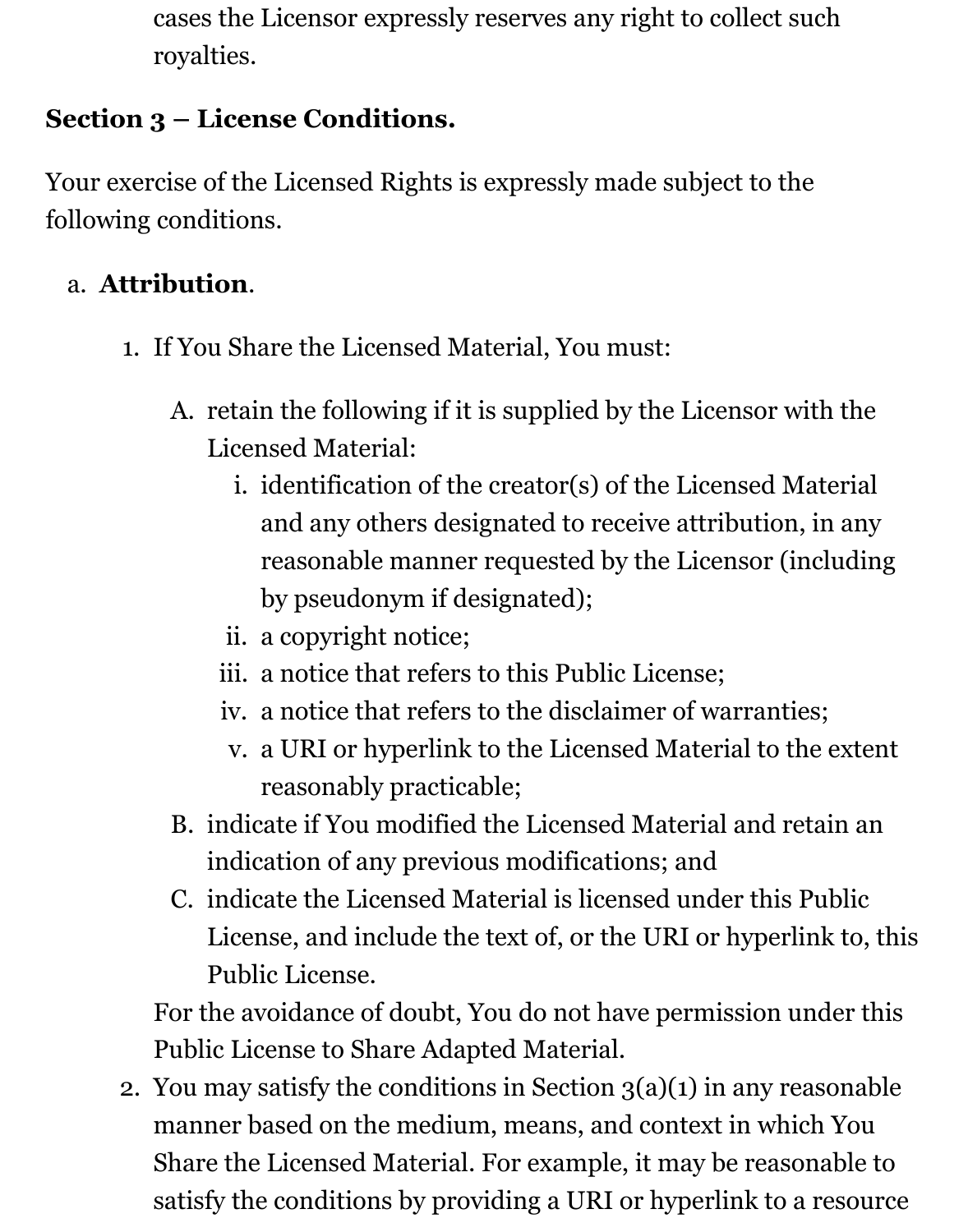that includes the required information.

3. If requested by the Licensor, You must remove any of the information required by Section  $3(a)(1)(A)$  to the extent reasonably practicable.

### **Section 4 – Sui Generis Database Rights.**

Where the Licensed Rights include Sui Generis Database Rights that apply to Your use of the Licensed Material:

- a. for the avoidance of doubt, Section  $2(a)(1)$  grants You the right to extract, reuse, reproduce, and Share all or a substantial portion of the contents of the database, provided You do not Share Adapted Material;
- b. if You include all or a substantial portion of the database contents in a database in which You have Sui Generis Database Rights, then the database in which You have Sui Generis Database Rights (but not its individual contents) is Adapted Material; and
- c. You must comply with the conditions in Section 3(a) if You Share all or a substantial portion of the contents of the database.

For the avoidance of doubt, this Section 4 supplements and does not replace Your obligations under this Public License where the Licensed Rights include other Copyright and Similar Rights.

### **Section 5 – Disclaimer of Warranties and Limitation of Liability.**

**a. Unless otherwise separately undertaken by the Licensor, to the extent possible, the Licensor offers the Licensed Material as-is and as-available, and makes no representations or warranties of any kind concerning the Licensed Material, whether express, implied, statutory, or other. This includes, without limitation, warranties of title, merchantability, fitness for a particular purpose, non-infringement, absence of latent or other defects, accuracy, or the presence or absence of**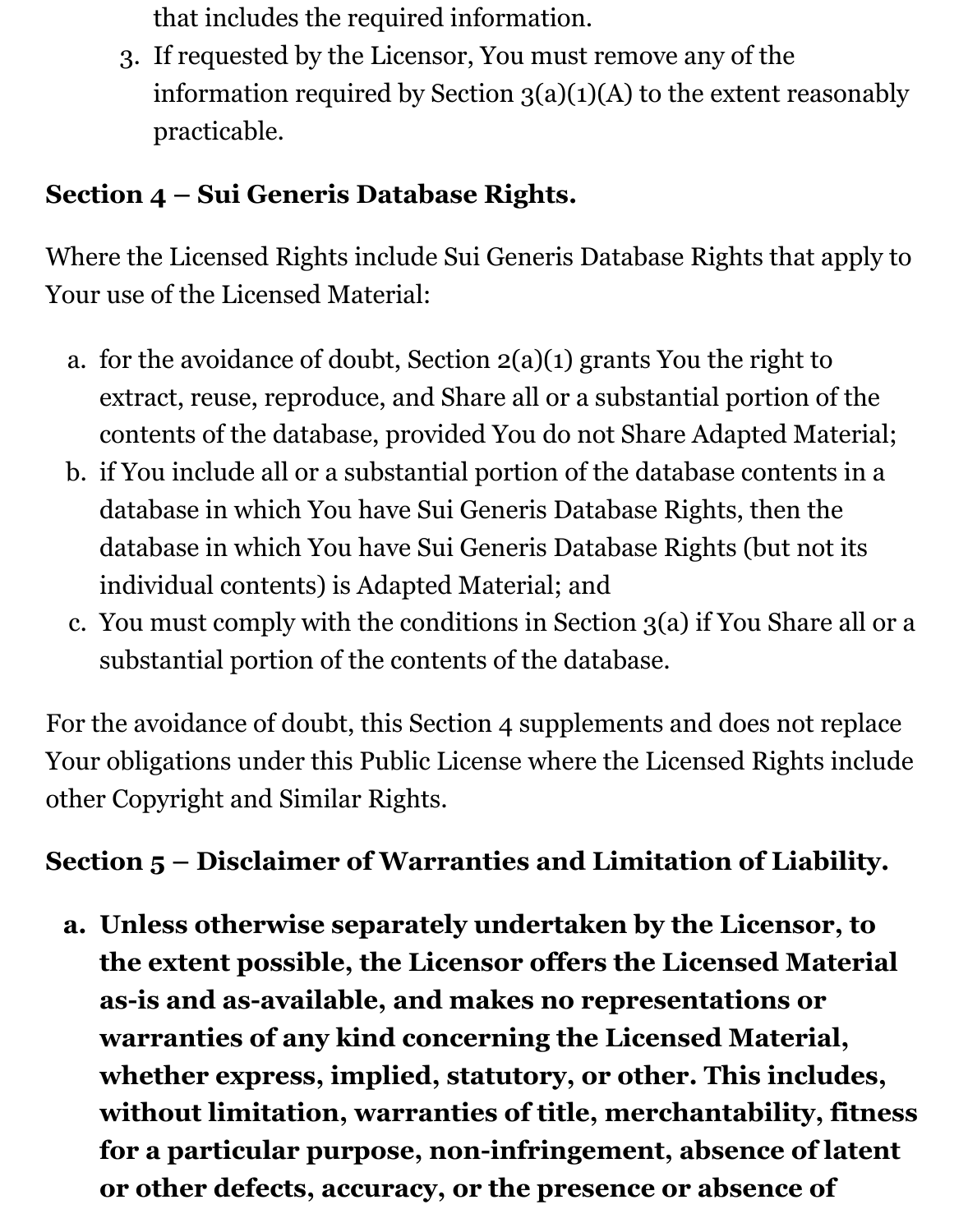**errors, whether or not known or discoverable. Where disclaimers of warranties are not allowed in full or in part, this disclaimer may not apply to You.**

- **b. To the extent possible, in no event will the Licensor be liable to You on any legal theory (including, without limitation, negligence) or otherwise for any direct, special, indirect, incidental, consequential, punitive, exemplary, or other losses, costs, expenses, or damages arising out of this Public License or use of the Licensed Material, even if the Licensor has been advised of the possibility of such losses, costs, expenses, or damages. Where a limitation of liability is not allowed in full or in part, this limitation may not apply to You.**
- c. The disclaimer of warranties and limitation of liability provided above shall be interpreted in a manner that, to the extent possible, most closely approximates an absolute disclaimer and waiver of all liability.

### **Section 6 – Term and Termination.**

- a. This Public License applies for the term of the Copyright and Similar Rights licensed here. However, if You fail to comply with this Public License, then Your rights under this Public License terminate automatically.
- b. Where Your right to use the Licensed Material has terminated under Section 6(a), it reinstates:
	- 1. automatically as of the date the violation is cured, provided it is cured within 30 days of Your discovery of the violation; or

2. upon express reinstatement by the Licensor. For the avoidance of doubt, this Section 6(b) does not affect any right the Licensor may have to seek remedies for Your violations of this Public License.

c. For the avoidance of doubt, the Licensor may also offer the Licensed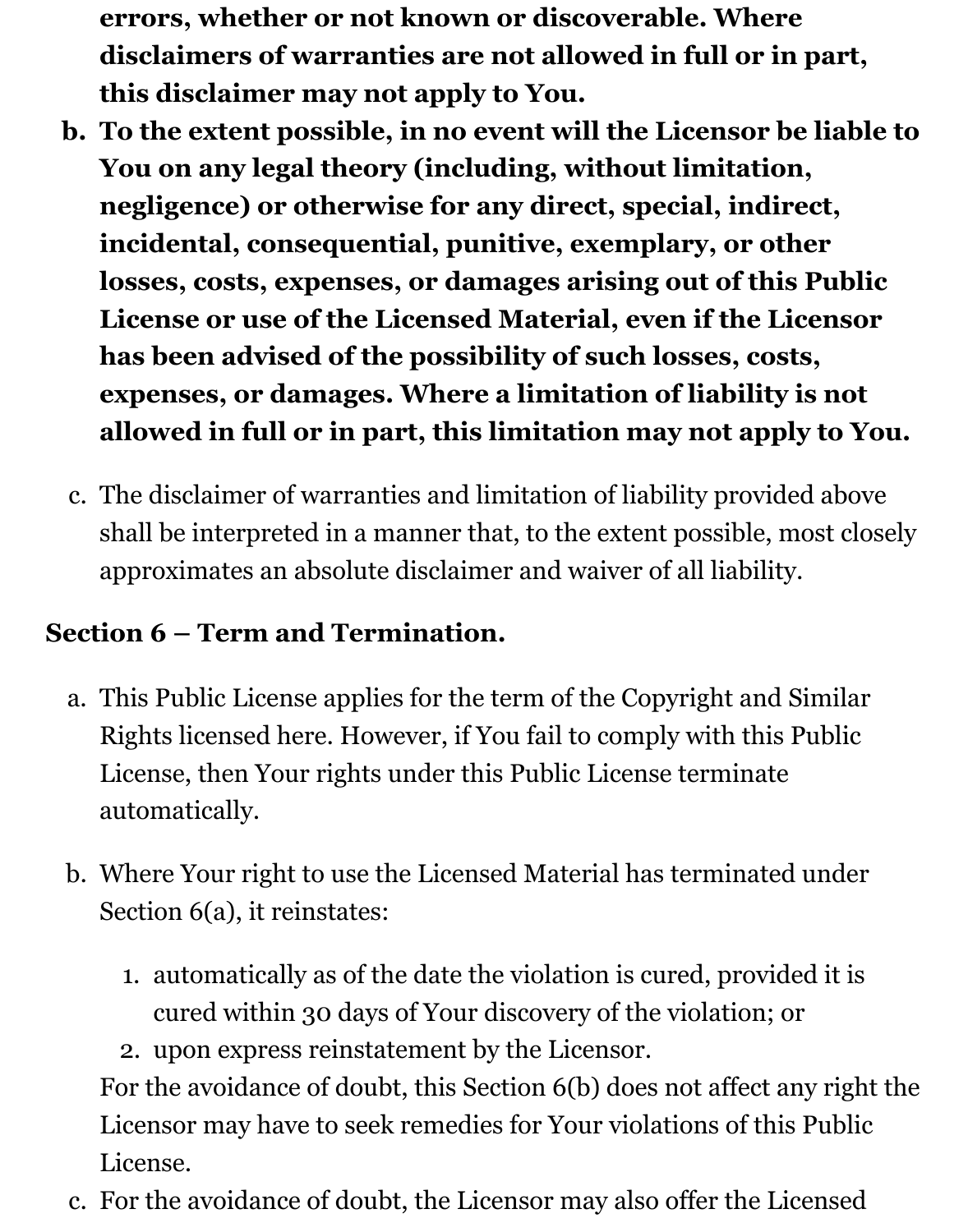- Material under separate terms or conditions or stop distributing the Licensed Material at any time; however, doing so will not terminate this Public License.
- d. Sections 1, 5, 6, 7, and 8 survive termination of this Public License.

### **Section 7 – Other Terms and Conditions.**

- a. The Licensor shall not be bound by any additional or different terms or conditions communicated by You unless expressly agreed.
- b. Any arrangements, understandings, or agreements regarding the Licensed Material not stated herein are separate from and independent of the terms and conditions of this Public License.

#### **Section 8 – Interpretation.**

- a. For the avoidance of doubt, this Public License does not, and shall not be interpreted to, reduce, limit, restrict, or impose conditions on any use of the Licensed Material that could lawfully be made without permission under this Public License.
- b. To the extent possible, if any provision of this Public License is deemed unenforceable, it shall be automatically reformed to the minimum extent necessary to make it enforceable. If the provision cannot be reformed, it shall be severed from this Public License without affecting the enforceability of the remaining terms and conditions.
- c. No term or condition of this Public License will be waived and no failure to comply consented to unless expressly agreed to by the Licensor.
- d. Nothing in this Public License constitutes or may be interpreted as a limitation upon, or waiver of, any privileges and immunities that apply to the Licensor or You, including from the legal processes of any jurisdiction or authority.

Creative Commons is not a party to its public licenses. Notwithstanding, Creative Commons may elect to apply one of its public licenses to material it publishes and in those instances will be considered the "Licensor." The text of